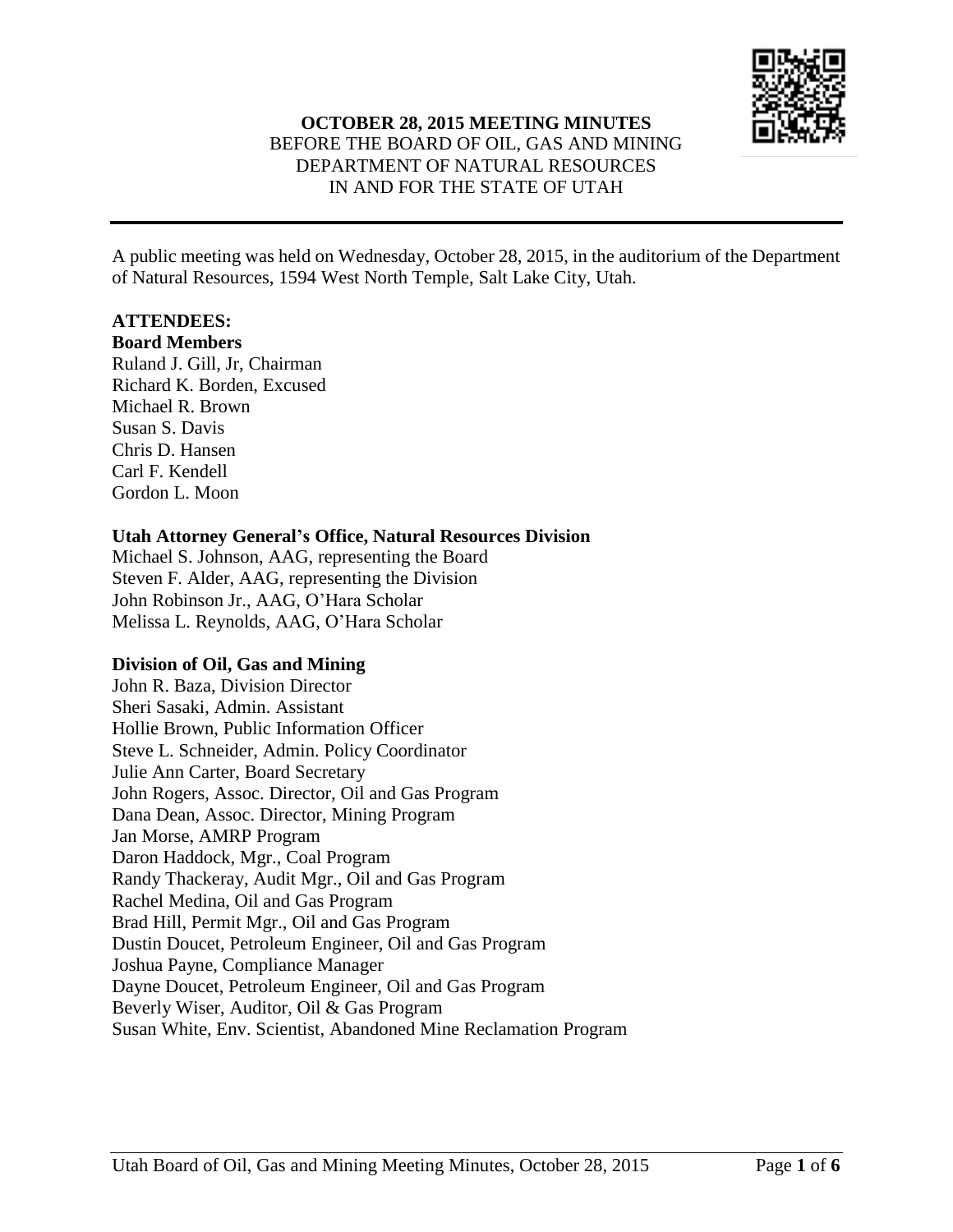#### **Bureau of Land Management**

Michael Coulthard, Utah State Office Mike McKinley, Utah State Office

**Western Energy Alliance** Lowell Braxton

**Reed Warlaumont & Stout** Michael Stout, Esq., attorneys for Wasatch Mountain Excavating

**Robert Aurora Sky, LLC** Matthew R. Shadle, Managing Member

### **MacDonald & Miller Mineral Legal Services, PLLC**

Relma M. Miller, Esq., attorney for Badlands Energy Utah, LLC Frederick M. MacDonald, Esq. attorney for Fidelity Exploration & Production Company

**Badlands Energy Utah, LLC** John L. Obourn, Jr., Land Manager Richard Kopp, Geoscientist Deborah Ryan, Consulting Reservoir Engineer

## **Fidelity Exploration & Production Company**

Wes Adams, Landman David List, Senior Geophysicist Charles Maybee, Senior Petroleum Engineer

# **BRIEFING SESSION:**

The Board Chairman, Ruland J. Gill, Jr., called the meeting to order at 8:00 a.m. John R. Baza, Director, conducted the Briefing Session.

1. Report on Interstate Oil and Gas Compact Commission Annual Conference

Mr. John Baza and Mr. John Rogers attended the recent Interstate Oil and Gas Compact Commission's (IOGCC) annual conference in Oklahoma City. John Baza won the E.W. Marland Award. This is an annual award that the IOGCC gives to government employees for years of service and commitment.

The meetings of the Interstate Oil and Gas Compact Commission, the Ground Water Protection Council (GWPC), and the National Rural Water Association (NRWA), were co-held in Oklahoma City at the same time. Mr. Baza primarily attended the IOGCC meeting.

The IOGCC meeting started out with a roundtable of state regulatory agencies, which includes every oil and gas producing state in the U.S. There were similar reports from everyone that even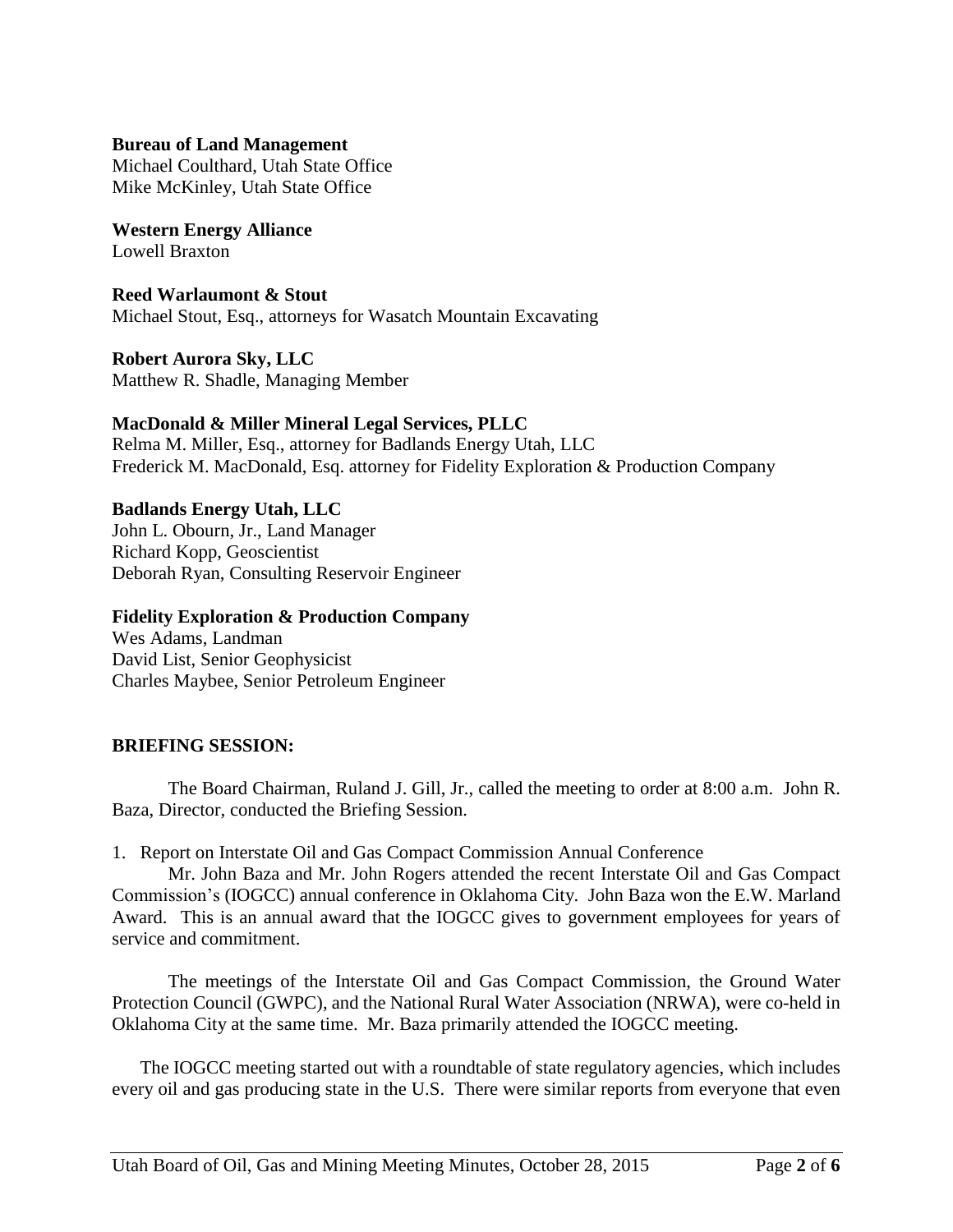though production has not yet slipped in most of the states, drilling activity has dropped as much as 60 to 70%. Important items of note from the meeting include:

- A joint report, produced by IOGCC and GWPC, on induced seismicity was released at the meeting.
- A compendium of best practices in horizontal spacing and drilling was produced by one of the IOGCC committees and was released at the meeting.
- Resolution regarding Class VI Injection Wells.
- Carbon Sequestration Injection Wells

# 2. Report on Groundwater Protection Council Annual Forum

Mr. John Rogers reported on the recent GWPC meeting. Important items of note from the meeting include:

- The SOGRE report, which stands for State Oil And Gas Regulatory Exchange, has not been finalized.
- The "FracFocus" website keeps evolving. The website has been updated to reduce input error, provide enhanced search ability, and updated educational information.
- There is a new State training program for inspectors called Top Core.
- The GWPC in responsible for the RBDMS, which stands for risk based management system.
- 3. Request for Approval of Board Hearing Schedule for Year 2016

Mr. John Baza requested approval of the Board Hearing Schedule for Year 2016. The Board approved the schedule for 2016.

- 4. Other
	- Board's Holiday Open House is on Wednesday, December 9, from 4:00 p.m. to 6 p.m.
	- Discussion of the process of commenting on Federal EIS's
	- Report on the Annual Customer Service Survey
	- Introduction of new employees Beverly Wiser, Josh Payne.
	- Introduction of Jordan Clark, Manager of Conventional Energy, Office of Energy Development.
	- Discussion of the Oil and Gas Conservation fee.
	- Report on the stream protection rule.
	- Congratulation to Melissa Reynolds, O'Hara Scholar, who recently passed the bar exam.
- 5. Next Month's Agenda and Division Calendar
	- The next Board Hearing is on Wednesday, December 9, 2015.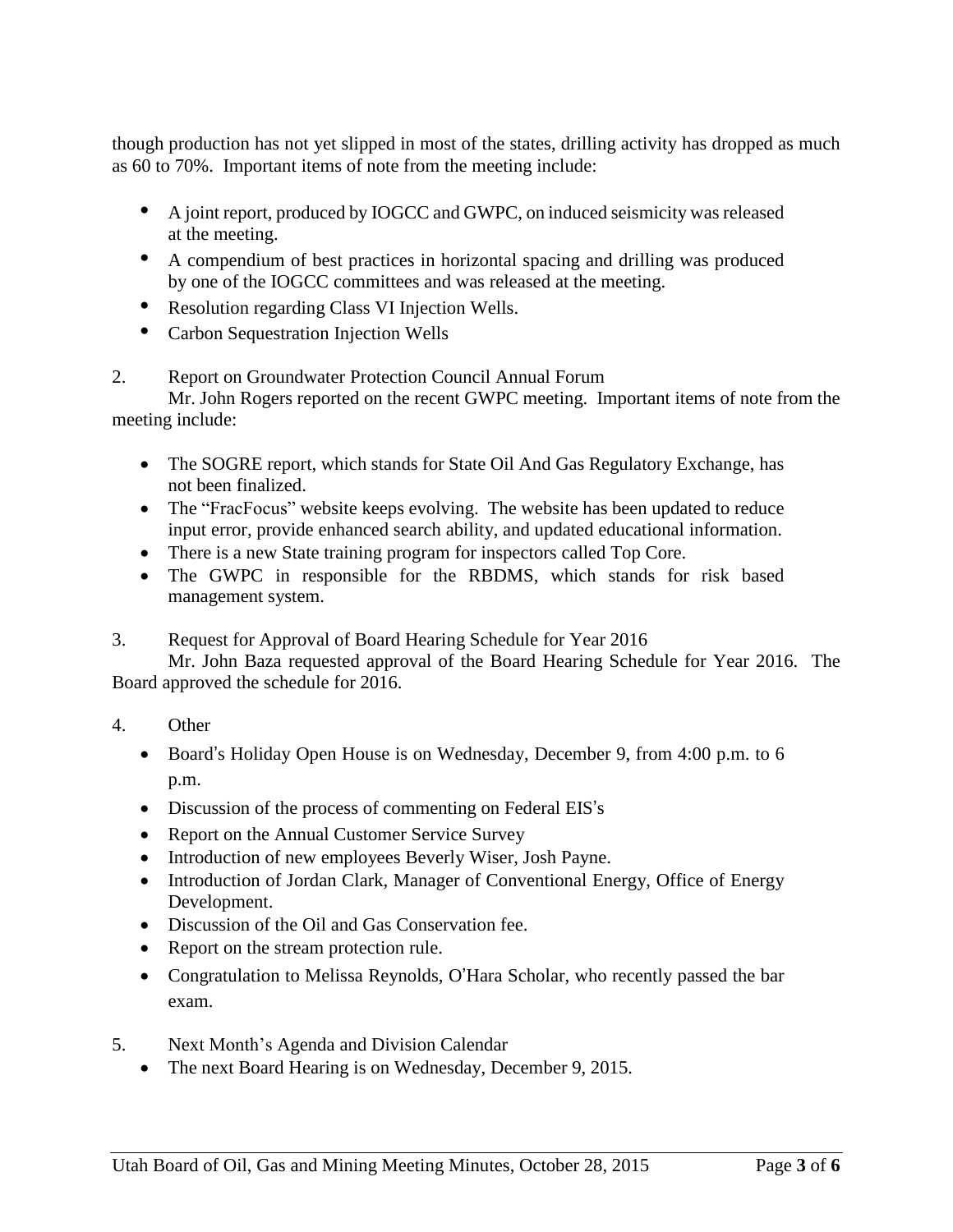6. Opportunity for Public Comment

The Chairman opened the meeting for public comments. Seeing none, the meeting adjourned until 9:00 a.m.

#### **Formal Session:**

The Chairman, Ruland J. Gill, Jr., called the formal session of the Board of Oil Gas and Mining hearing to order at 9:00 a.m. The Board heard the following matters:

*Please note: Transcripts of the formal items will be available for review at the Division offices approximately fifteen business days after the hearing date. Copies of individual transcripts may be purchased from Alpine Court Reporting, 243 East 400 South, Suite 101B, Salt Lake City, Utah 84111, ph.: 801-691-1000.*

1. Docket No. 2015-023 Cause No. S/049/0050 – In the matter of: reclamation at the ELITE ROCK-WEST MINE, Permit No. S/049/050, operated by Wasatch Mountain Excavating, located southwest of Elberta in the Southwestern Utah County, Utah.

*(This matter was continued from the August 26, 2015, Board hearing.)*

Time: 9:04 a.m. to 9:42 a.m.

Board Members presen: Ruland J Gill, Jr., Chairman, Michael R. Brown, Susan S. Davis, Chris D. Hansen, Carl F. Kendell, and Gordon L. Moon. Richard K. Borden was excused.

Counsel for the Board: Michael S. Johnson, Assistant Attorney General, Natural Resources Division.

Counsel for the Division: Steven F. Alder, and John Robinson Jr., Assistant Attorneys General, Natural Resources. Witnesses: Paul Baker, and April Abate.

Counsel for Wasatch Mountain Excavating: Michael Stout, esq., Reed Warlaumont & Stout.

On Behalf of Robert Aurora Sky, LLC: Matthew R. Shadle, managing member.

This matter was continued to the December 9 Board hearing.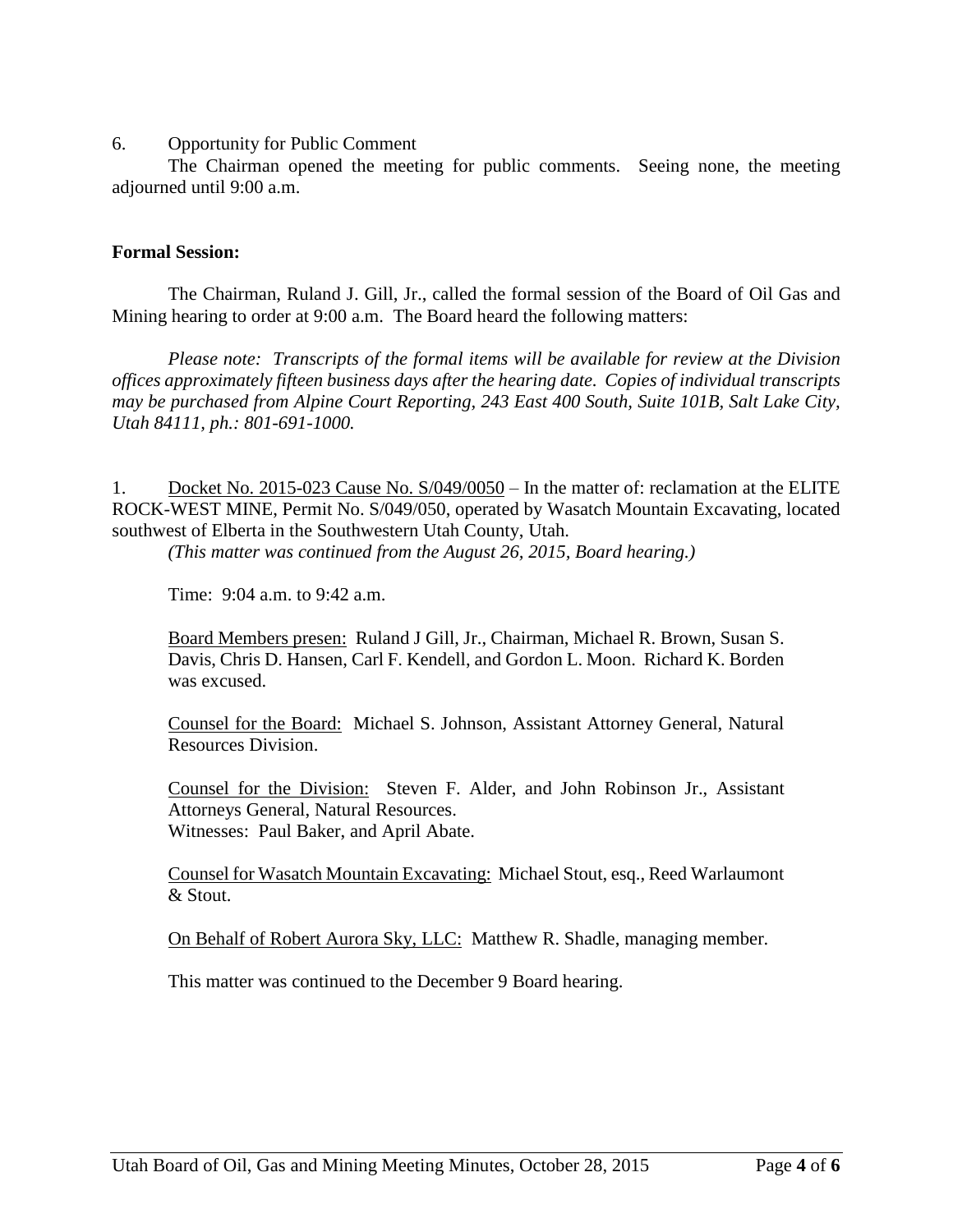2. Docket No. 2015-024 Cause No. 139-135 - In the Matter of the Amended Request for Agency Action of BADLANDS ENERGY – UTAH, LLC for an order extending the Board's Order entered in Cause No. 139-84, and modifying the Board's Orders entered in Cause Nos. 131- 24 and 139-42, to provide for the drilling of additional wells to achieve the equivalent of up to a 160-acre well density pattern, for the production of oil, gas and associated hydrocarbons from the Lower Green River – Wasatch Formations in Sections 1, 9, 10, 12, 13, 15-17, 19-24 and 26-35, Township 2 South, Range 1 East, USM, Uintah County, Utah.

Time: 9:42 a.m. to 11:12 a.m.

Board Members present: Ruland J. Gill, Jr., Chairman, Michael R. Brown, Susan S. Davis, Chris D. Hansen, Carl F. Kendell, and Gordon L. Moon. Richard K. Borden was excused.

Counsel for the Board: Michael S. Johnson, Assistant Attorney General, Natural Resources.

Counsel for the Division: Steven F. Alder, and Melissa L. Reynolds., Assistant Attorneys General, Natural Resources. Witnesses: Dustin Doucet, and John Rogers.

Counsel for the Petitioner: Relma M. Miller, MacDonald & Miller Mineral Legal Services, PLLC Witnesses: John Obourn, Richard Kopp, and Deborah Ryan.

The Board granted the petition as presented by unanimous vote. Ruland J. Gill, Jr., Chairman, Michael R. Brown, Susan S. Davis, Chris D. Hansen, Carl F. Kendell, and Gordon L. Moon were present to participate at the hearing and vote on this matter. Richard K. Borden was excused. Ms. Relma Miller will prepare the order.

3. Docket No. 2015-027 Cause No. 166-06 – In the Matter of the Request for Agency Action of FIDELITY EXPLORATION & PRODUCTION COMPANY for an order establishing a special drilling unit for the CCU 7-1-26-20 horizontal well for the production of oil and associated gas and hydrocarbons from the Paradox Formation comprised of Lots 9 and 10, SE¼NW¼, E½SW¼, W½SE¼ and SE¼SE¼ of Section 6, and NE¼NE¼ of Section 7, Township 26 South, Range 20 East, SLM, Grand County, Utah.

Time: 11:12 a.m. to 12:25 p.m.

Board Members present: Ruland J. Gill, Jr., Chairman, Michael R. Brown, Susan S. Davis, Chris D. Hansen, Carl F. Kendell, and Gordon L. Moon. Chris D. Hansen was excused at 12:01 p.m. Richard K. Borden was excused.